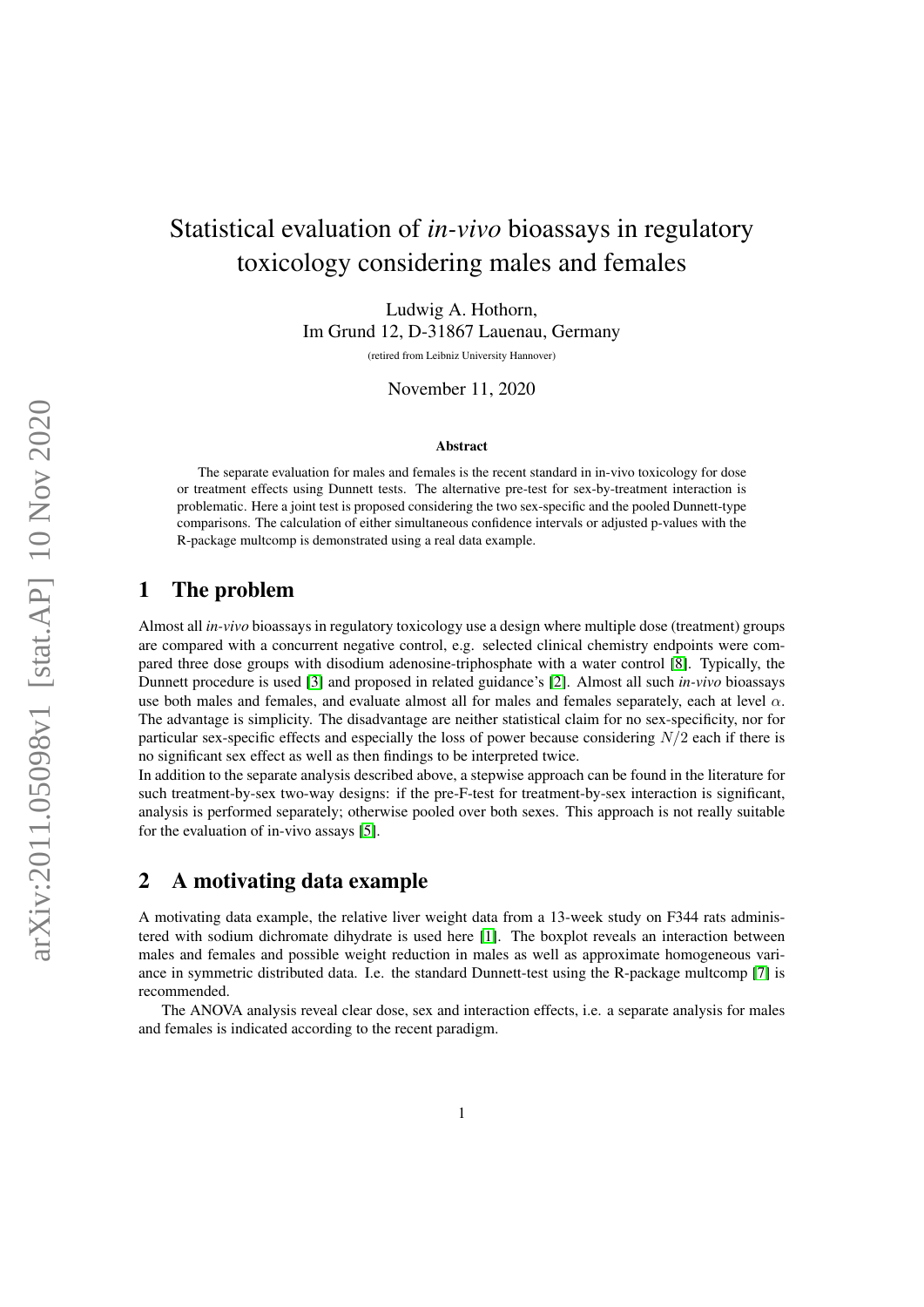

Figure 1: Relative liver weights

|           | Df  | Sum Sq | Mean Sq | F value | $Pr(>=F)$ |
|-----------|-----|--------|---------|---------|-----------|
| Dose      |     | 1.07   | 0.21    | 5.68    | 0.0001    |
| Sex       |     | 1.27   | 1.27    | 33.61   | 0.0000    |
| Dose:Sex  |     | 0.95   | 0.19    | 4.99    | 0.0004    |
| Residuals | 108 | 4.09   | 0.04    |         |           |

Table 1: Global ANOVA

### 3 Simultaneous Dunnett-type comparisons in two-way designs

A pre-test for no interaction is problematic, because first of all it should be an equivalence test, where the definition of the still to be tolerated threshold for an interaction is difficult to practically impossible. And second, neither the error control nor the power of the conditional joint procedure (pre-test, main test) is trivial and satisfactory. Since the inference for the factor dose is primary and the secondary factor has only a few levels (here for sex exactly 2), a simultaneous single-step analysis, considering two Dunnett tests jointly, one for males and the other for females, can be recommended instead of a pre-test procedure [\[6\]](#page-3-6). Here we recommend the further jointly inference of the data pooled over both sexes. This allows the interpretation of both global and sex-specific effects. Due to the high correlation between these three test statistics, the additional price of conservatism, i.e. increase in the false negative rate, is still acceptable compared to the advantages of a consistent interpretation [\[5\]](#page-3-3). This approach requires the computation of the more complex correlation matrix in the package multcomp for a pseudo one-way layout, the so-called cell means model without intercept [\[9\]](#page-3-7). Both simultaneous confidence intervals (preferred because of [\[4\]](#page-3-8) ) and adjusted p-values are then easily available. In the next chapter this approach is illustrated by the data example.

#### 4 Evaluation of the data example using library(multcomp)

The formulation of the cell means model is simple as a one-way layout for the interaction factor Dose:Sex. A related simple linear model is fitted for this interaction factor without intercept. For the function *glht()* in the R-library multcomp, the contrast matrix for the joint test is formulated to (see the R-code in the Appendix):

0 62.5 125 250 500 1000 0 62.5 125 250 500 1000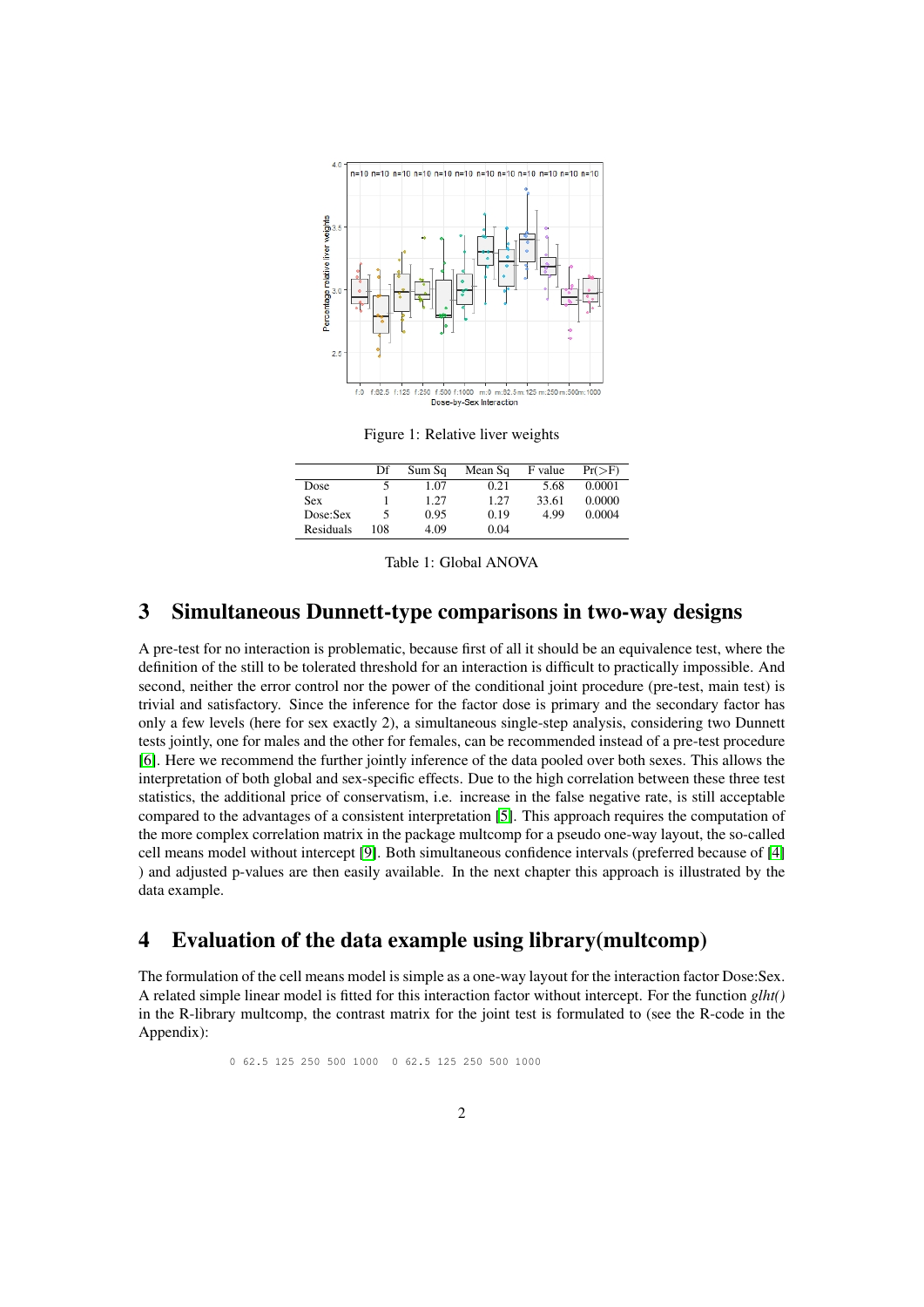| $f:62.5 - 0 -1.0$ |        | 1.00.00.000.0           |  | 0.0 |                                 |  | $0.0$ 0.0 0.0 0.0 0.0 0.0           |  |
|-------------------|--------|-------------------------|--|-----|---------------------------------|--|-------------------------------------|--|
| $f:125 - 0$       | $-1.0$ | 0.01.00.00.0            |  | 0.0 |                                 |  | $0.0$ $0.0$ $0.0$ $0.0$ $0.0$ $0.0$ |  |
| $f:250 - 0$       | $-1.0$ | $0.0$ $0.0$ $1.0$ $0.0$ |  | 0.0 |                                 |  | $0.0$ $0.0$ $0.0$ $0.0$ $0.0$ $0.0$ |  |
| $f:500 - 0$       | $-1.0$ | $0.0$ $0.0$ $0.0$ $1.0$ |  | 0.0 |                                 |  | $0.0$ $0.0$ $0.0$ $0.0$ $0.0$ $0.0$ |  |
| $f:1000 - 0$      | $-1.0$ | 0.0 0.0 0.0 0.0         |  | 1.0 |                                 |  | $0.0$ 0.0 0.0 0.0 0.0 0.0           |  |
| $m:62.5 - 0$      | 0.0    | 0.00.00.00.0            |  |     | $0.0 - 1.0 1.0 0.0 0.0 0.0 0.0$ |  |                                     |  |
| $m:125 - 0$       | 0.0    | $0.0$ $0.0$ $0.0$ $0.0$ |  |     | $0.0 - 1.0 0.0 1.0 0.0 0.0 0.0$ |  |                                     |  |
| $m:250 - 0$       | 0.0    | 0.00.00.00.0            |  |     | $0.0 - 1.0 0.0 0.0 1.0 0.0 0.0$ |  |                                     |  |
| $m:500 - 0$       | 0.0    | $0.0$ $0.0$ $0.0$ $0.0$ |  |     | $0.0 - 1.0 0.0 0.0 0.0 1.0 0.0$ |  |                                     |  |
| $m:1000 - 0$      | 0.0    | $0.0$ $0.0$ $0.0$ $0.0$ |  |     | $0.0 - 1.0 0.0 0.0 0.0 0.0 1.0$ |  |                                     |  |
| $p:62-0$          | $-0.5$ | 0.50.00.00.0            |  |     | $0.0 - 0.5 0.5 0.0 0.0 0.0 0.0$ |  |                                     |  |
| $p:125-0$         | $-0.5$ | $0.0$ $0.5$ $0.0$ $0.0$ |  |     | $0.0 - 0.5 0.0 0.5 0.0 0.0 0.0$ |  |                                     |  |
| $p:250-0$         | $-0.5$ | $0.0$ $0.0$ $0.5$ $0.0$ |  |     | $0.0 - 0.5 0.0 0.0 0.5 0.0 0.0$ |  |                                     |  |
| $p:500-0$         | $-0.5$ | $0.0$ $0.0$ $0.0$ $0.5$ |  |     | $0.0 - 0.5 0.0 0.0 0.0 0.5 0.0$ |  |                                     |  |
| $p:1000-0$        | $-0.5$ | $0.0$ $0.0$ $0.0$ $0.0$ |  |     | $0.5 - 0.5 0.0 0.0 0.0 0.0 0.5$ |  |                                     |  |
|                   |        |                         |  |     |                                 |  |                                     |  |

Instead of a  $(k*(k+1)$  matrix for the one-way layout a  $(3k*2(k+1)$  matrix is used for the cell means model, where the upper parts are for the comparisons with males (m) or females (f) and the lower part for the pooled (p).

| Type    | Comparison | p-value             |  |  |
|---------|------------|---------------------|--|--|
| Females | $62.5 - 0$ | 0.34                |  |  |
|         | $125-0$    | 0.99                |  |  |
|         | $250-0$    | 0.99                |  |  |
|         | $500-0$    | 0.99                |  |  |
|         | 1000-0     | 0.99                |  |  |
| Males   | $62.5 - 0$ | 0.91                |  |  |
|         | $125-0$    | 0.87                |  |  |
|         | $250-0$    | 0.91                |  |  |
|         | $500-0$    | $0.0004 \downarrow$ |  |  |
|         | $1000 - 0$ | $0.007 \downarrow$  |  |  |
| Pooled  | $62.5 - 0$ | 0.23                |  |  |
|         | 125-0      | 0.98                |  |  |
|         | $250-0$    | 0.99                |  |  |
|         | $500-0$    | $0.005 \Downarrow$  |  |  |
|         | 1000-0     | 0.25                |  |  |

Table 2: Adjusted two-sided p-values for the joint test

In this example the global residual  $df$  is with 108 large, therefore the  $df$ -reduction in separate analysis plays a smaller role than the usual designs with smaller  $n_i$ . Therefore, the p-value for the  $[1000-0]$  comparison of  $p^{\text{males only}} = 0.0019$  is relatively much smaller compared to the joint test of  $p^{\text{joint test}} = 0.0064$ . The simultaneous two-sided confidence intervals in Figure 2 allow a qualitative interpretation in the percentage scale of the relative liver weights.

For a toxicological view, a liver weight reduction in the two high doses (1000,500) can be selectively detected in males only. The pooled analysis is biased.

#### 5 Conclusions

For the evaluation of possible sex-specific effects in *in-vivo* toxicology of joint Dunnett-type test considering males, females and pooled analysis by means of a combined contrast matrix. Simultaneous confidence intervals or adjusted p-values are available by means of the R package multcomp. Interpretation of possible compound-related effects is straightforward.

Generalizations for counts, proportions and poly-k estimates in the generalized linear model as well as for non-parametric models [\[10\]](#page-3-9) and variance heterogeneity will be presented soon. Furthermore, this joint test will soon be available for the Williams-Trend test to examine monotonous effects.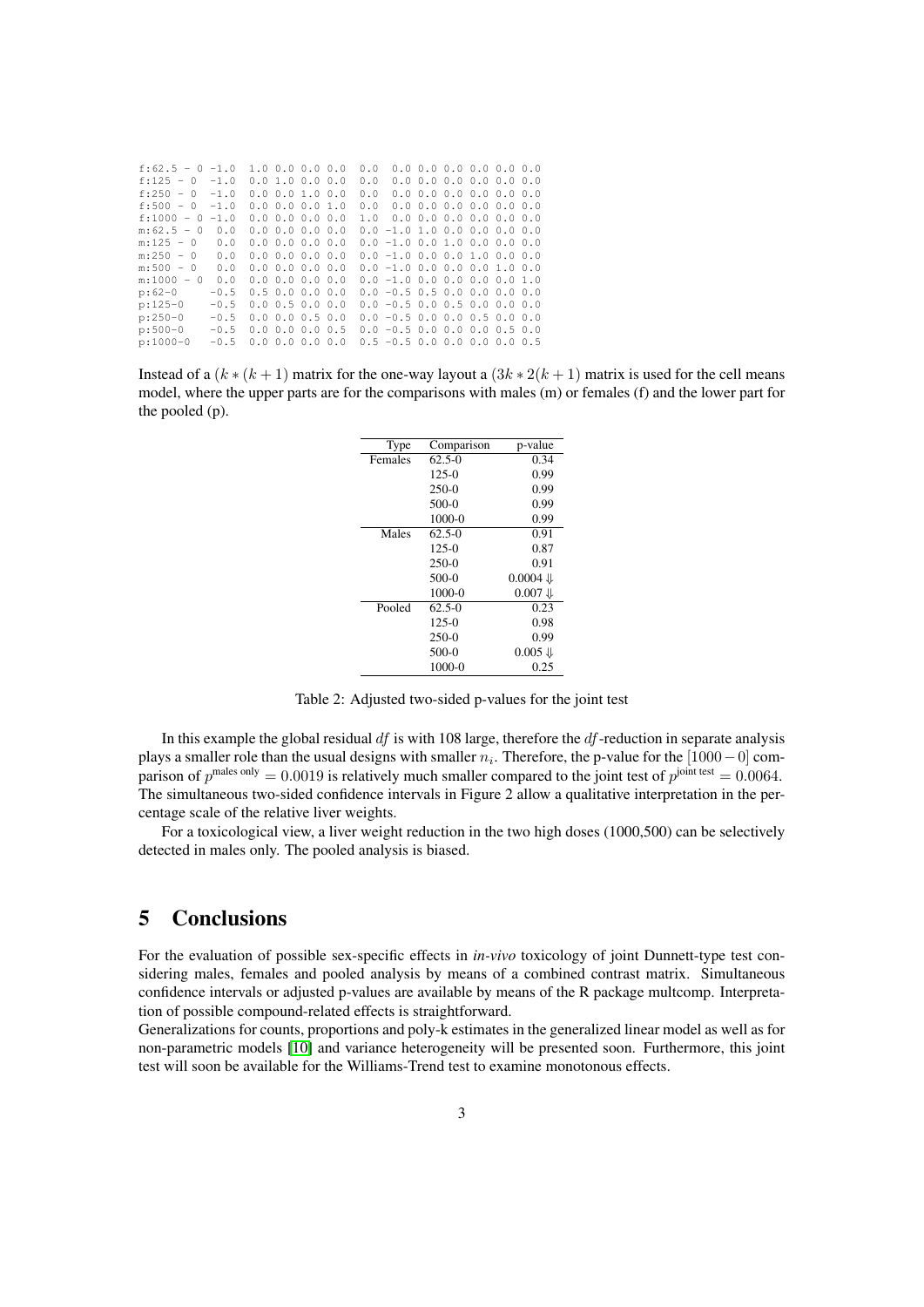#### 95% family-wise confidence level



Figure 2: Joint test: simultaneous confidence intervals for the difference to control

#### References

- <span id="page-3-4"></span>[1] 13 weeks gavage study on f344 rats administered with sodium dichromate dihydrate (vi) (casrn: 7789-12-0, study number: C20114). technical report. Technical report, US-NTP, 2007.
- <span id="page-3-2"></span>[2] National toxicology program. testing information, statistical procedures, expanded overview [\(http://ntp.niehs.nih.gov/?objectid=72015e2c-bdb7-ceba-f17f9aca7ae5346d\)](http://ntp.niehs.nih.gov/?objectid=72015e2c-bdb7-ceba-f17f9aca7ae5346d). Technical report, US-NTP, 2012.
- <span id="page-3-1"></span>[3] C. W. Dunnett. A multiple comparison procedure for comparing several treatments with a control. *Journal of the American Statistical Association*, 50(272):1096–1121, 1955.
- <span id="page-3-8"></span>[4] L. A. Hothorn and R. Pirow. Use compatibility intervals in regulatory toxicology. *Regulatory Toxicology and Pharmacology*, 116:104720, October 2020.
- <span id="page-3-3"></span>[5] L.A. Hothorn. Dunnett test in factorial designs. *In preparation* 2020.
- <span id="page-3-6"></span>[6] T. Hothorn. Additional multcomp examples. *Vignette to multcomp package* 2020.
- <span id="page-3-5"></span>[7] T. Hothorn, F. Bretz, and P. Westfall. Simultaneous inference in general parametric models. *Biometrical J*, 2008.
- <span id="page-3-0"></span>[8] R. Jager, M. Purpura, and J. C. Fuller. Subchronic (90-day) repeated dose toxicity study of disodium adenosine-5 '-triphosphate in rats. *Regulatory Toxicology and Pharmacology*, 116:104760, October 2020.
- <span id="page-3-7"></span>[9] A. Kitsche and F. Schaarschmidt. Analysis of statistical interactions in factorial experiments. *Journal of Agronomy and Crop Science*, 201(1):69–79, February 2015.
- <span id="page-3-9"></span>[10] F. Konietschke and L. A. Hothorn. Rank-based multiple test procedures and simultaneous confidence intervals. *Electronic Journal of Statistics*, 6:738–759, 2012.

## 6 Appendix: R-Code of the example

#### livMF <-

structure(list(Dose = c(0, 0, 0, 0, 0, 0, 0, 0, 0, 62.5, 62.5, 62.5, 62.5, 62.5, 62.5, 62.5, 62.5, 62.5, 62.5, 125, 125, 125, 125, 125, 125, 125, 125, 125, 125, 250, 250, 250, 250, 250, 250, 250, 250, 250, 250, 500, 500, 500, 500, 500, 500, 500, 500, 500, 500, 1000, 1000, 1000, 1000, 1000, 1000, 1000, 1000, 1000, 1000, 0, 0, 0, 0, 0, 0, 0, 0, 0, 0, 62.5, 62.5, 62.5, 62.5, 62.5, 62.5, 62.5, 62.5, 62.5, 62.5, 125, 125, 125, 125, 125, 125, 125, 125, 125, 125, 250, 250, 250, 250, 250, 250, 250, 250, 250, 250, 500, 500, 500, 500, 500, 500, 500, 500, 500, 500, 1000, 1000, 1000,  $1000$ , 1000, 1000, 1000, 1000, 1000, 1000, 000),<br> $BodyWt = c(337.6, 319.2, 368.7, 373.3, 314.9, 306, 326.2, 331.7, 319.7, 304.9, 321.325.9, 342.9, 325.2, 326.7, 297.1, 325.9, 329.8, 350.8, 305.5, 333.3, 348.2, 359.9, 345.7, 3$